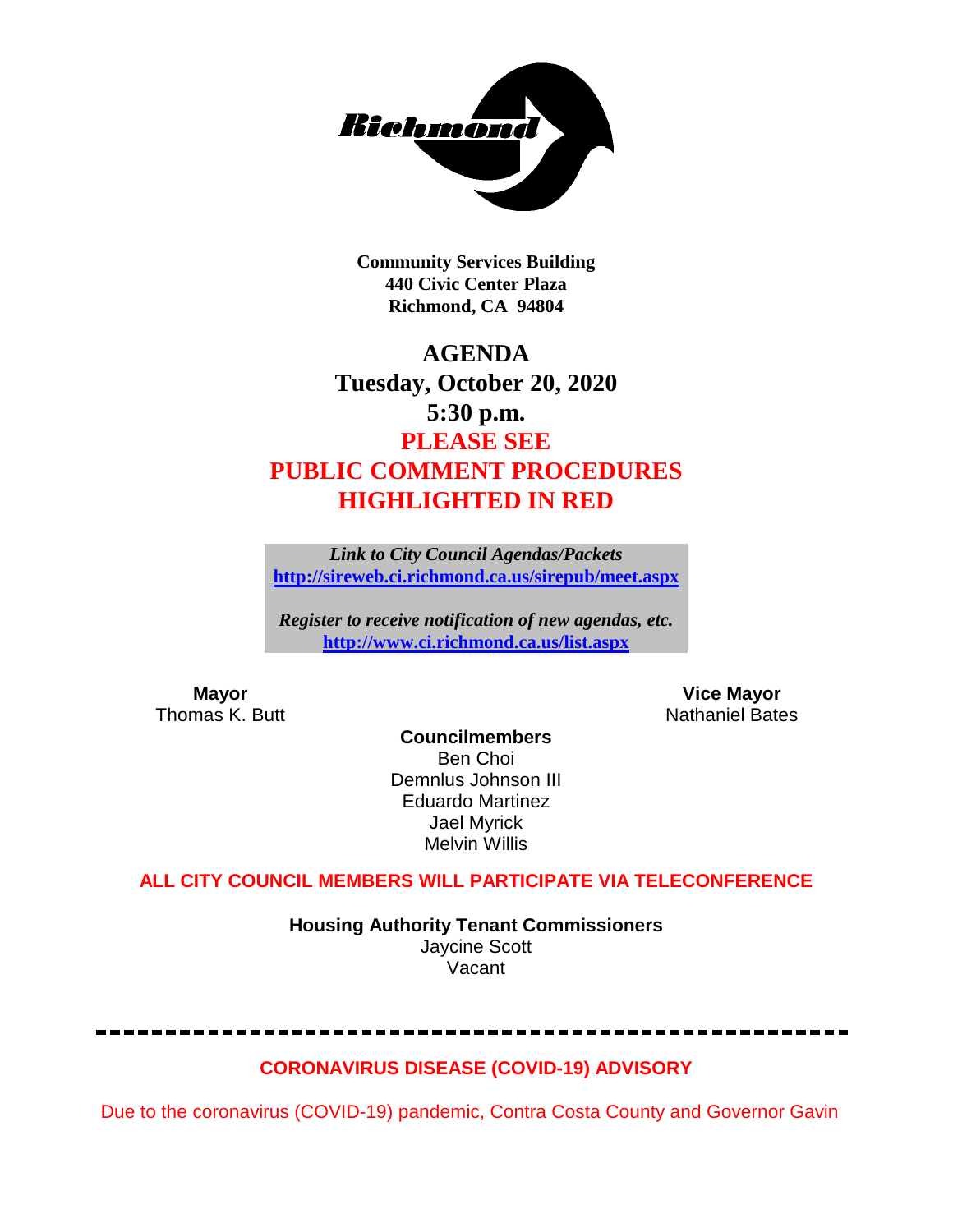Newsom have issued multiple orders requiring sheltering in place, social distancing, and reduction of person-to-person contact. Accordingly, Governor Gavin Newsom has issued executive orders that allow cities to hold public meetings via teleconferencing. Both **<https://www.coronavirus.cchealth.org/>** and

**<http://www.ci.richmond.ca.us/3914/Richmond-Coronavirus-Info>** provide updated coronavirus information.

DUE TO THE SHELTER IN PLACE ORDERS, attendance at the City of Richmond City Council meeting will be limited to Council members, essential City of Richmond staff, and members of the news media. Public comment will be confined to items appearing on the agenda and will be limited to the methods provided below. Consistent with Executive Order N-29-20, this meeting will utilize teleconferencing only. The following provides information on how the public can participate in this meeting.

### **How to watch the meeting from home:**

- 1. KCRT Comcast Channel 28 or AT&T Uverse Channel 99
- 2. Livestream online at<http://www.ci.richmond.ca.us/3178/KCRT-Live>

#### **Public comment may be submitted by mail, email and/or Zoom video conference in the manner that follows; provided that no member of the public may submit more than one verbal comment per agenda item.**

- **1.** Via mail received by 1:00 p.m. the day of the meeting, sent to 450 Civic Center Plaza, 3rd Floor, Office of the Clerk, Richmond, CA 94804.
- **2.** Via email to [cityclerkdept@ci.richmond.ca.us](mailto:cityclerkdept@ci.richmond.ca.us) by 1:00 p.m. the day of the meeting.

Emails *MUST* contain in the subject line 1) public comments – Open Session prior to Closed Session; 2) public comments – Open Forum; or 3) public comments agenda item #\_\_ [include the agenda item number]. All such email will be posted on-line and emailed to the City Council before the meeting is called to order. The Clerk will prepare summaries of all such email and the summaries will be read into the record. **No individual email will be read into the record, only the summaries**. Due to the high volume of emails received, emails that do not contain the correct identifying information in the subject line may be overlooked and may not become part of the record. **Email received after 1:00 p.m. will not be summarized nor read into the record. Email received after 1:00 p.m. will, however, be posted on-line following the meeting as part of the supplemental materials attached to the meeting minutes.**

**3.** Via Zoom by video conference or by phone using the following link/call-in numbers – for Open Session and City Council:

**Please click the link below to join the webinar: [https://zoom.us/j/99312205643?pwd=MDdqNnRmS2k4ZkRTOWhlUldQOUF1Z](https://zoom.us/j/99312205643?pwd=MDdqNnRmS2k4ZkRTOWhlUldQOUF1Zz09) [z09](https://zoom.us/j/99312205643?pwd=MDdqNnRmS2k4ZkRTOWhlUldQOUF1Zz09) Passcode: ccmeeting**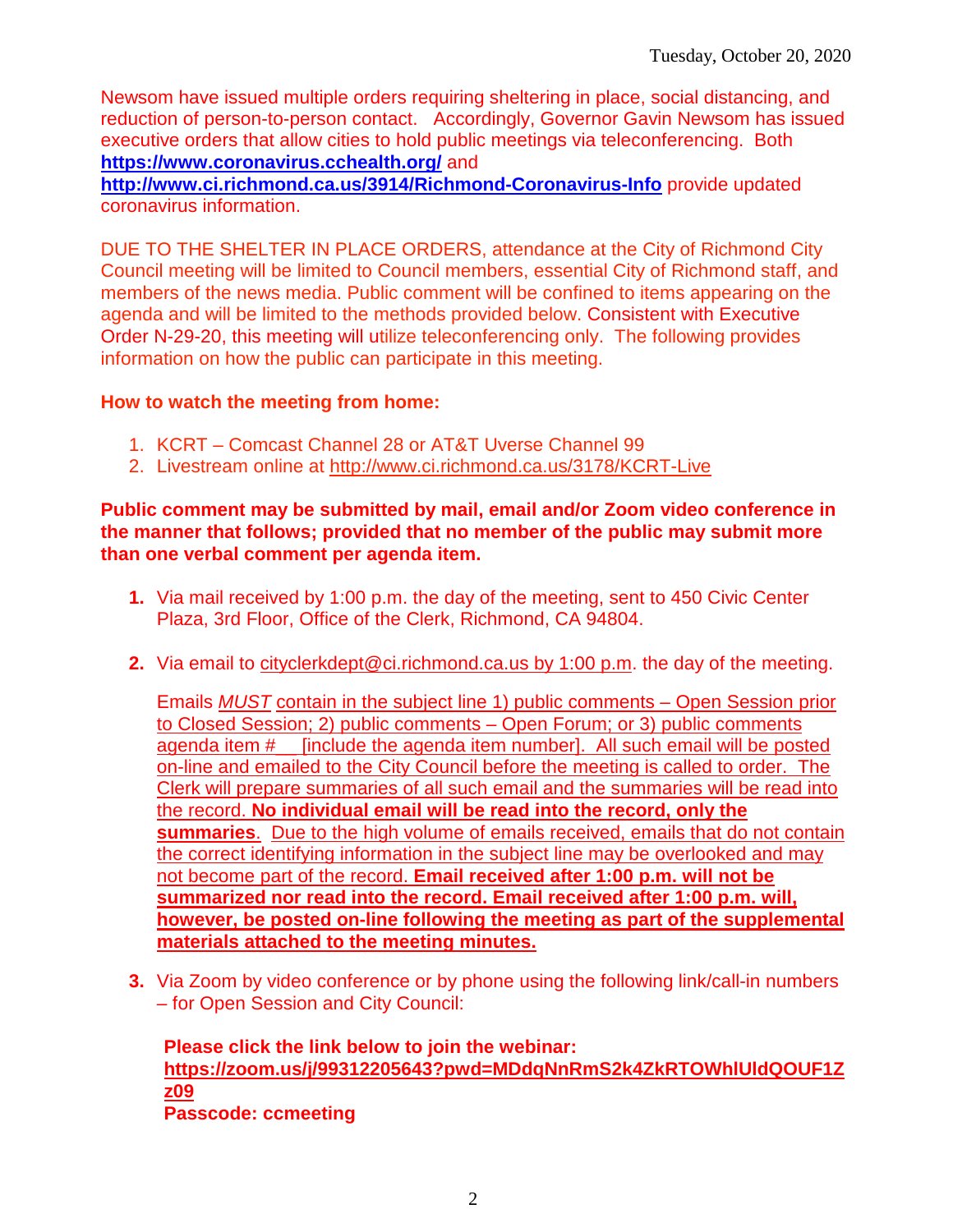**Or iPhone one-tap:**

**US: +16699006833,,99312205643# or +13462487799,,99312205643# Or Telephone:**

**Dial (for higher quality, dial a number based on your current location): US: +1 669 900 6833 or +1 346 248 7799 or +1 253 215 8782 or +1 312 626 6799 or +1 929 205 6099 or +1 301 715 8592 Webinar ID: 993 1220 5643**

International numbers available:<https://zoom.us/u/aehrwCgISx>

a. To comment by video conference, click on the Participants button at the bottom of your screen and select the "**Raise Your Hand**" button to request to speak when Public Comment is being asked for. Speakers will be called upon in the order they select the "Raise Your Hand" feature. When called upon, you will be unmuted. After the allotted time, you will then be re-muted. \*\*

b. To comment by phone, you will be prompted to "Raise Your Hand" by pressing "**\*9**" to request to speak when Public Comment is asked for. When called upon, you will be unmuted. After the allotted time, you will then be re-muted. Instructions of how to raise your hand by phone are available at: [https://support.zoom.us/hc/en-us/articles/201362663 -Joining-a-meeting-by](https://support.zoom.us/hc/en-us/articles/201362663)[phone.](https://support.zoom.us/hc/en-us/articles/201362663) \*\*

\*\*The clerk will announce the item number and ask individuals who would like to address the Council to raise their hand. After the clerk reads the item into the record, the request to speak period on the item will be closed.

#### *The City cannot guarantee that its network and/or the site will be uninterrupted. To ensure that the City Council receives your comments, you are strongly encouraged to submit your comments in writing in advance of the meeting.*

#### **Record of public comments:**

Public comments will be considered a public record, put into the official meeting record. Public comments will be available after the meeting as supplemental materials and will be posted as an attachment to the meeting minutes when the minutes are posted: [http://www.ci.richmond.ca.us/Archive.aspx?AMID=31.](http://www.ci.richmond.ca.us/Archive.aspx?AMID=31)

#### **Procedures for Removing Consent Calendar Items from the Consent Calendar**

Councilmembers and members of the public who wish to remove an item from the consent calendar must comply with the following procedures in order to remove an item from the consent calendar:

1. Telephone or email a City staff member who has knowledge of the subject matter by 2:00 p.m. on the day of meeting. Any staff member shown as an author of the agenda report for the particular item has knowledge of the subject matter and may be called.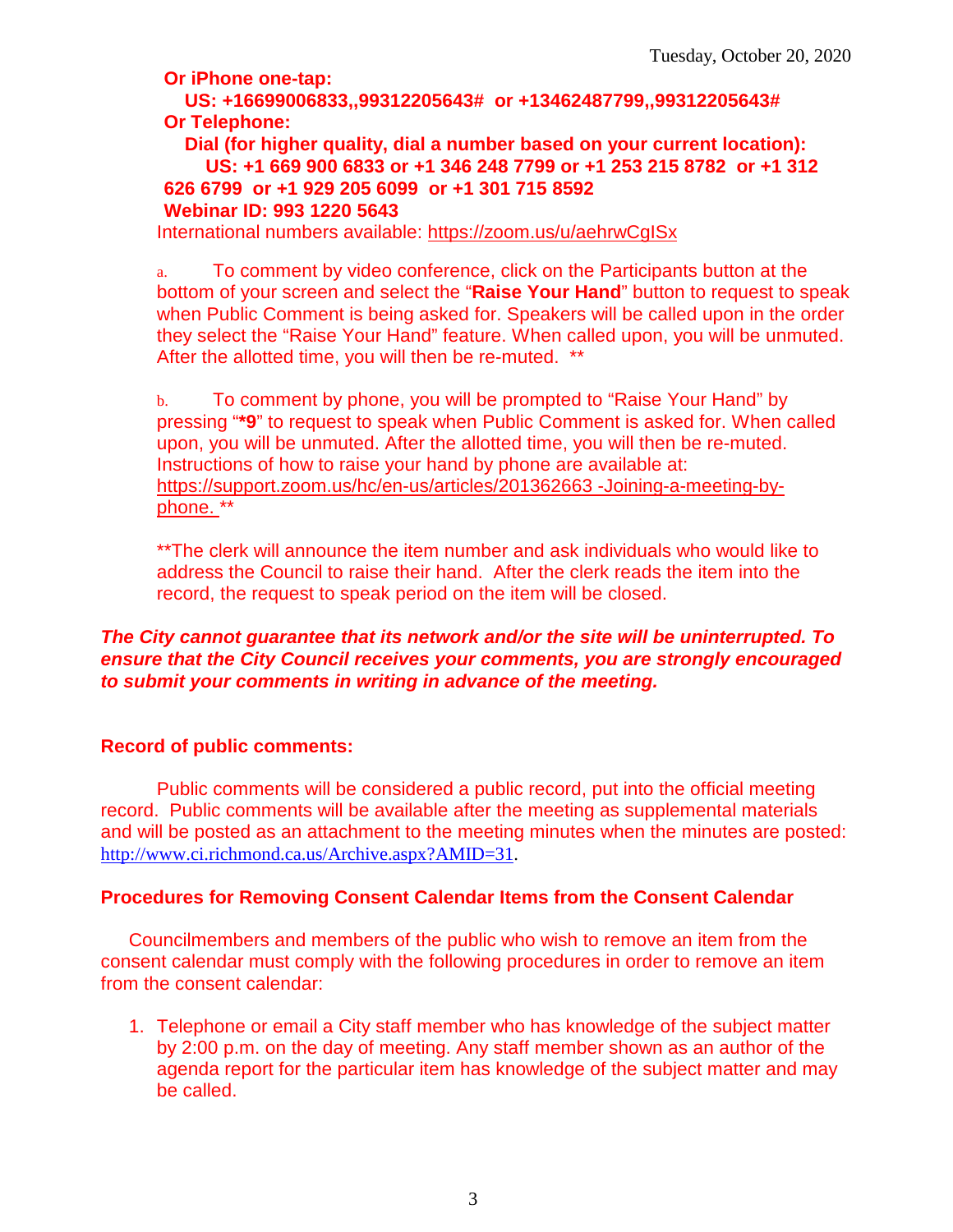2. Inform the City Clerk's Office by email at [cityclerkdept@ci.richmond.ca.us](mailto:cityclerkdept@ci.richmond.ca.us) or by phone at 510-620-6513, ext. 9, by 3:00 p.m. that they discussed the matter with staff with knowledge of the subject matter and that such Councilmember or member of the public, nonetheless, desires the item to be removed from the consent calendar for discussion.

Staff will be informed by the City Clerk's Office as soon as reasonably practicable after notice of the request to remove the item from the consent calendar. Staff may attend the meeting remotely.

### **Accessibility for Individuals with Disabilities**

Upon request, the City will provide for written agenda materials in appropriate alternative formats, or disability-related modification or accommodation, including auxiliary aids or services and sign language interpreters, to enable individuals with disabilities to participate in and provide comments at/related to public meetings. Please submit a request, including your name, phone number and/or email address, and a description of the modification, accommodation, auxiliary aid, service or alternative format requested at least two days before the meeting. Requests should be emailed to [cityclerkdept@ci.richmond.ca.us](mailto:cityclerkdept@ci.richmond.ca.us) or submitted by phone at 510-620-6513, ext. 9, or 510-620-6509. Requests made by mail to City Clerk's Office, City Council meeting, 450 Civic Center Plaza, Richmond, CA 94804 must be received at least two days before the meeting. Requests will be granted whenever possible and resolved in favor of accessibility.

#### **Effect of Advisory on In-person public participation**

During the pendency of the Executive Order N-29-20, the language in this Advisory portion of the agenda supersedes any language below in the meeting procedures contemplating inperson public comment.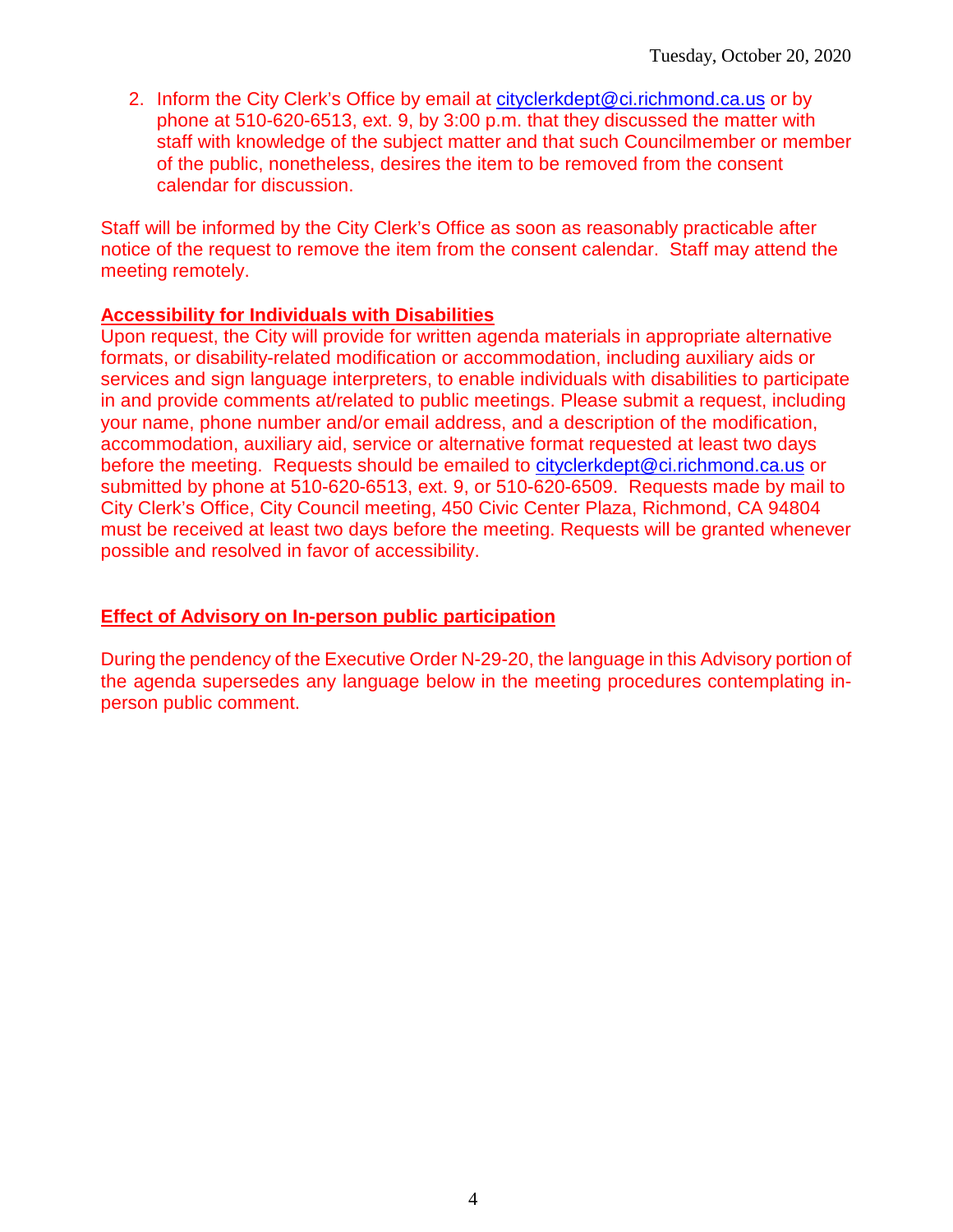# **MEETING PROCEDURES**

The City of Richmond encourages community participation at its City Council meetings and has established procedures that are intended to accommodate public input in a timely and time-sensitive way. As a courtesy to all members of the public who wish to participate in City Council meetings, please observe the following procedures:

**PUBLIC COMMENT ON AGENDA ITEMS:** Anyone who desires to address the City Council on items appearing on the agenda must complete and file a pink speaker's card with the City Clerk **prior** to the City Council's consideration of the item. Once the City Clerk has announced the item, no person shall be permitted to speak on the item other than those persons who have submitted their names to the City Clerk. Your name will be called when the item is announced for discussion. **Each speaker will be allowed up to TWO (2) MINUTES to address the City Council on NON-PUBLIC HEARING items listed on the agenda. Speakers are allowed up to THREE (3) minutes on PUBLIC HEARING items.**

**CONSENT CALENDAR:** Consent Calendar items are considered routine and will be enacted, approved or adopted by one motion unless a request for removal for discussion or explanation is received from the audience or the City Council. A member of the audience requesting to remove an item from the consent calendar that is sponsored by City staff must first complete a speaker's card and discuss the item with a City staff person who has knowledge of the subject material **prior** to filing the card with the City Clerk and **prior** to the City Council's consideration of Agenda Review. Councilmembers who request to remove an item from the consent calendar must do so during Agenda Review. An item removed from the Consent Calendar may be placed anywhere on the agenda following the City Council's agenda review.

**CONDUCT AT MEETINGS:** Richmond City Council meetings are limited public forums during which the City strives to provide an open, safe atmosphere and promote robust public debate. Members of the public, however, must comply with state law, as well as the City's laws and procedures and may not actually disrupt the orderly conduct of these meetings. The public, for example, may not shout or use amplifying devices, must submit comment cards and speak during their allotted time, may not create a physical disturbance, may not speak on matters unrelated to issues within the jurisdiction of the City Council or the agenda item at hand, and may not cause immediate threats to public safety.

**CITY HARASSMENT POLICY:** The City invites public comment and critique about its operations, including comment about the performance of its public officials and employees, at the public meetings of the City Council and boards and commissions. However, discriminatory or harassing comments about or in the presence of City employees, even comments by third parties, may create a hostile work environment, if severe or pervasive. The City prohibits harassment against an applicant, employee, or contractor on the basis of race, religious creed, color, national origin, ancestry, physical disability, medical condition, mental disability, marital status, sex (including pregnancy, childbirth, and related medical conditions), sexual orientation, gender identity, age or veteran status, or any other characteristic protected by federal, state or local law. In order to acknowledge the public's right to comment on City operations at public meetings, which could include comments that violate the City's harassment policy if such comments do not cause an actual disruption under the Council Rules and Procedures, while taking reasonable steps to protect City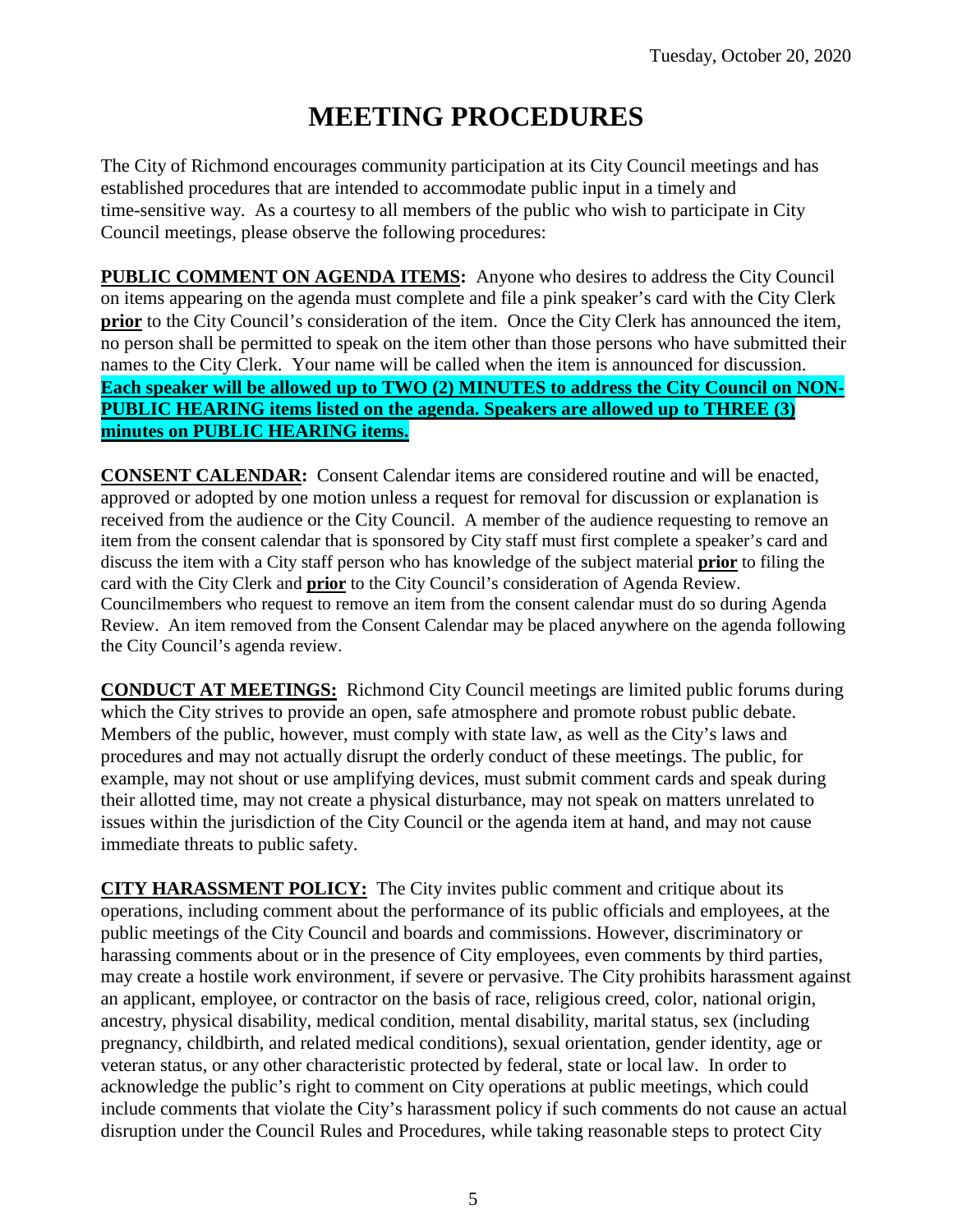employees from discrimination and harassment, City Boards and Commissions shall adhere to the following procedures. If any person makes a harassing remark at a public meeting that violates the above City policy prohibiting harassment, the presiding officer of the meeting may, at the conclusion of the speaker's remarks and allotted time: (a) remind the public that the City's Policy Regarding Harassment of its Employees is contained in the written posted agenda; and (b) state that comments in violation of City policy are not condoned by the City and will play no role in City decisions. If any person makes a harassing remark at a public meeting that violates the above City policy, any City employee in the room who is offended by remarks violating the City's policy is excused from attendance at the meeting. No City employee is compelled to remain in attendance where it appears likely that speakers will make further harassing comments. If an employee leaves a City meeting for this reason, the presiding officer may send a designee to notify any offended employee who has left the meeting when those comments are likely concluded so that the employee may return to the meeting. The presiding officer may remind an employee or any council or board or commission member that he or she may leave the meeting if a remark violating the City's harassment policy is made. These procedures supplement the Council Rules and Procedures relating to disruption of orderly conduct at Council meetings.

Any law enforcement officer on duty or whose service is commanded by the presiding officer shall be Sergeant-at-Arms of the Council meetings. He/she, or they, shall carry out all orders and instructions given by the presiding officer for the purpose of maintaining order and decorum at the Council meetings (City Council Rules of Procedure and Order Section III F, RMC Section 2.12.030).

**\*\*\*\*\*\*\*\*\*\*\*\*\*\*\*\*\*\*\*\*\*\*\*\*\*\*\*\*\*\*\*\*\*\*\*\*\*\*\*\*\*\*\*\*\*\*\*\*\*\*\*\*\*\*\*\*\*\***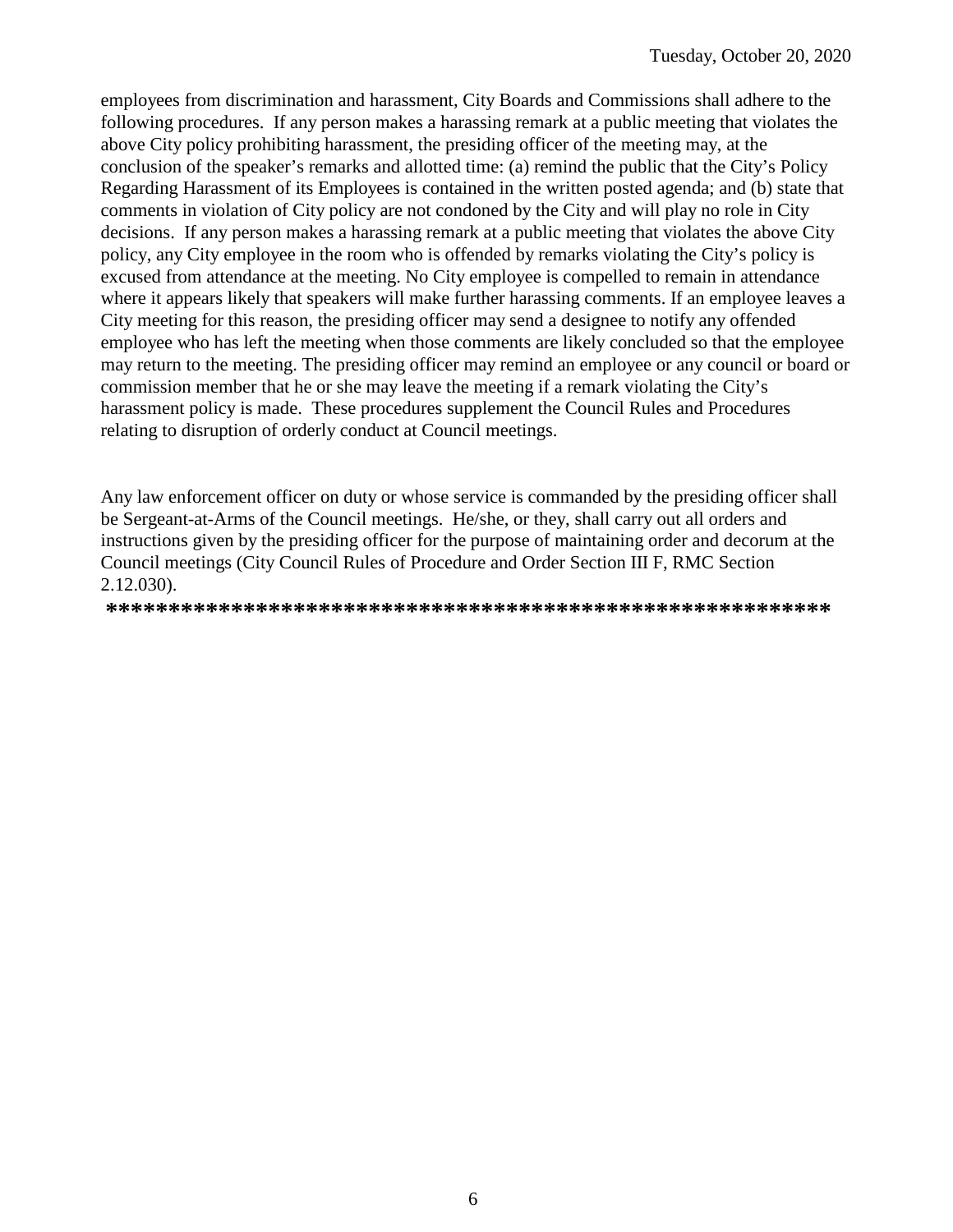# **OPEN SESSION TO HEAR PUBLIC COMMENT BEFORE CLOSED SESSION**

5:30 p.m.

### **A. ROLL CALL**

#### **B. PUBLIC COMMENT BEFORE CLOSED SESSION**

#### **C. ADJOURN TO CLOSED SESSION**

# **CLOSED SESSION**

Shimada Room of the Community Services Building

#### **CITY COUNCIL**

CONFERENCE WITH LEGAL COUNSEL - ANTICIPATED LITIGATION (initiation of litigation pursuant to paragraph (4) of Subdivision (d) of Government Code Section 54956.9):

One case

CONFERENCE WITH LABOR NEGOTIATORS (Government Code Section 54957.6):

Agency Representatives: Jack Hughes Employee organizations:

- 1. SEIU Local 1021 Full Time Unit
- 2. SEIU Local 1021 Part Time Unit
- 3. IFPTE Local 21 Mid-Level Management Unit
- 4. IFPTE Local 21 Executive Management Unit
- 5. Richmond Police Officers Association RPOA
- 6. Richmond Police Management Association RPMA
- 7. IAFF Local 188
- 8. Richmond Fire Management Association RFMA

CONFERENCE WITH REAL PROPERTY NEGOTIATOR (Government Code Section 54956.8):

Property: Terminal 3 Agency negotiators: Laura Snideman and Jim Matzorkis Negotiating parties: Terminal 3 Partners Under negotiations: price and terms of payment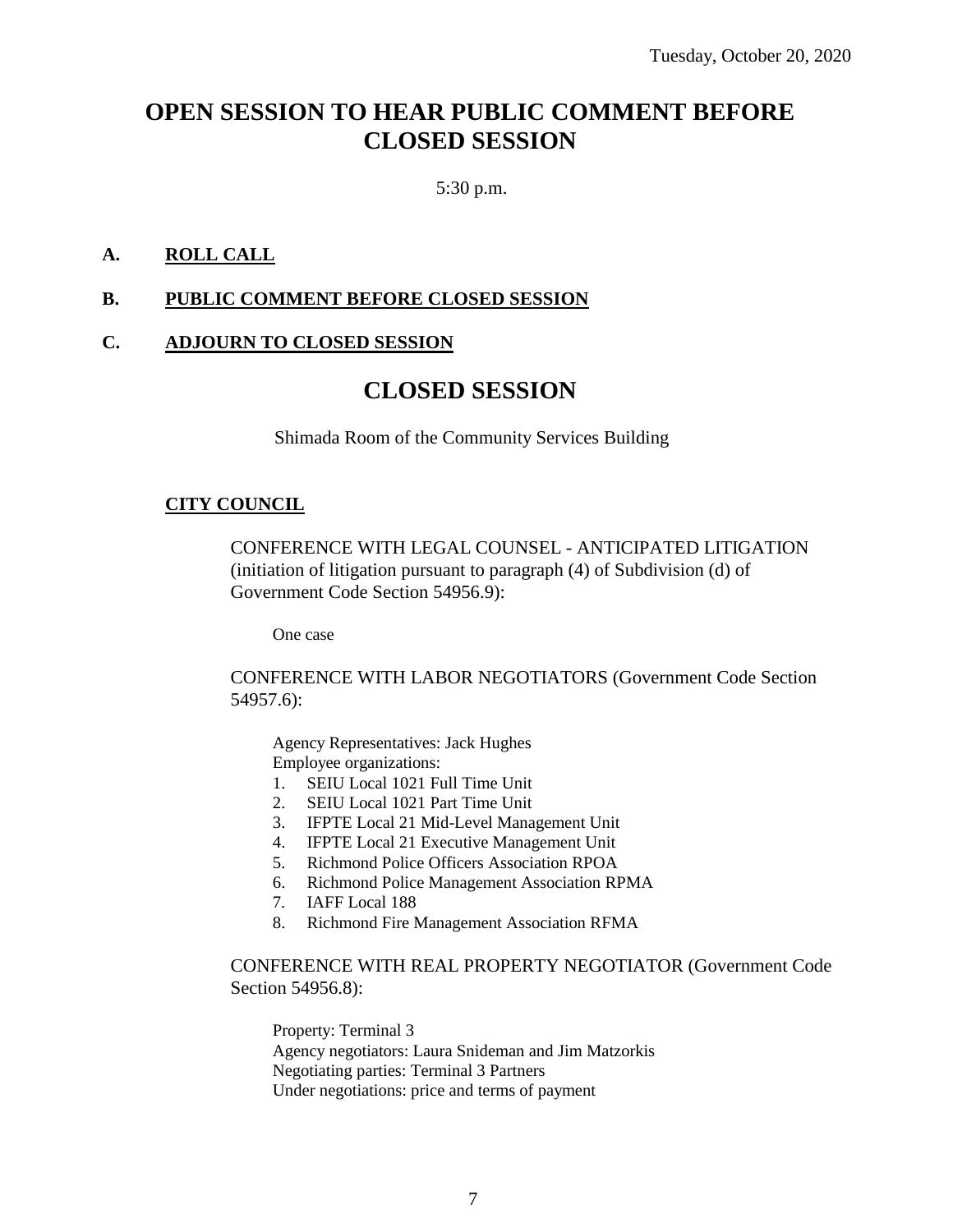# **REGULAR MEETING OF THE RICHMOND CITY COUNCIL**

6:30 p.m.

### **A. ROLL CALL**

- **B. STATEMENT OF CONFLICT OF INTEREST**
- **C. AGENDA REVIEW**

#### **D. REPORT FROM THE CITY ATTORNEY OF FINAL DECISIONS MADE DURING CLOSED SESSION**

**E. REPORT FROM THE CITY MANAGER**

#### **F. OPEN FORUM FOR PUBLIC COMMENT**

#### **G. CITY COUNCIL CONSENT CALENDAR**

- **G-1.** APPROVE a contract between Unity Courier Service, Inc. and the Richmond Public Library for the period of July 1, 2020, to June 30, 2025, to provide courier services for Link+, the Library's interlibrary loan service - Library and Community Services, Library Division (Sal Vaca 307-8006/Jane Pratt 620- 5452).
- **G-2.** APPROVE a sole-source agreement with Hyland Software, Inc., to provide maintenance for the SIRE Agenda Management and City Council Meeting Voting Systems, in an amount not to exceed \$30,000 for Fiscal Year (FY) 2020- 21 - City Clerk's Office (Pamela Christian 620-6513).
- **G-3.** APPROVE proposed contracts with two existing vendors currently used by the Police Department to conduct polygraph examinations (Shannon Layer Polygraphs and Mercedes Orozco dba Get Polygraphed!) for a total combined contract amount not to exceed \$30,000 (\$15,000 per vendor) with the term of each contract for three-years November 1, 2020, to November 1, 2023 - Police Department (Chief Bisa French 621-1802).
- **G-4.** APPROVE an interagency agreement with the Contra Costa County Health Services Department to provide mental health outreach services from July 1, 2020, through June 30, 2021; and ACCEPT and APPROPRIATE \$153,175 in AB109 Realignment funds - Police Department (Chief Bisa French 621-1802).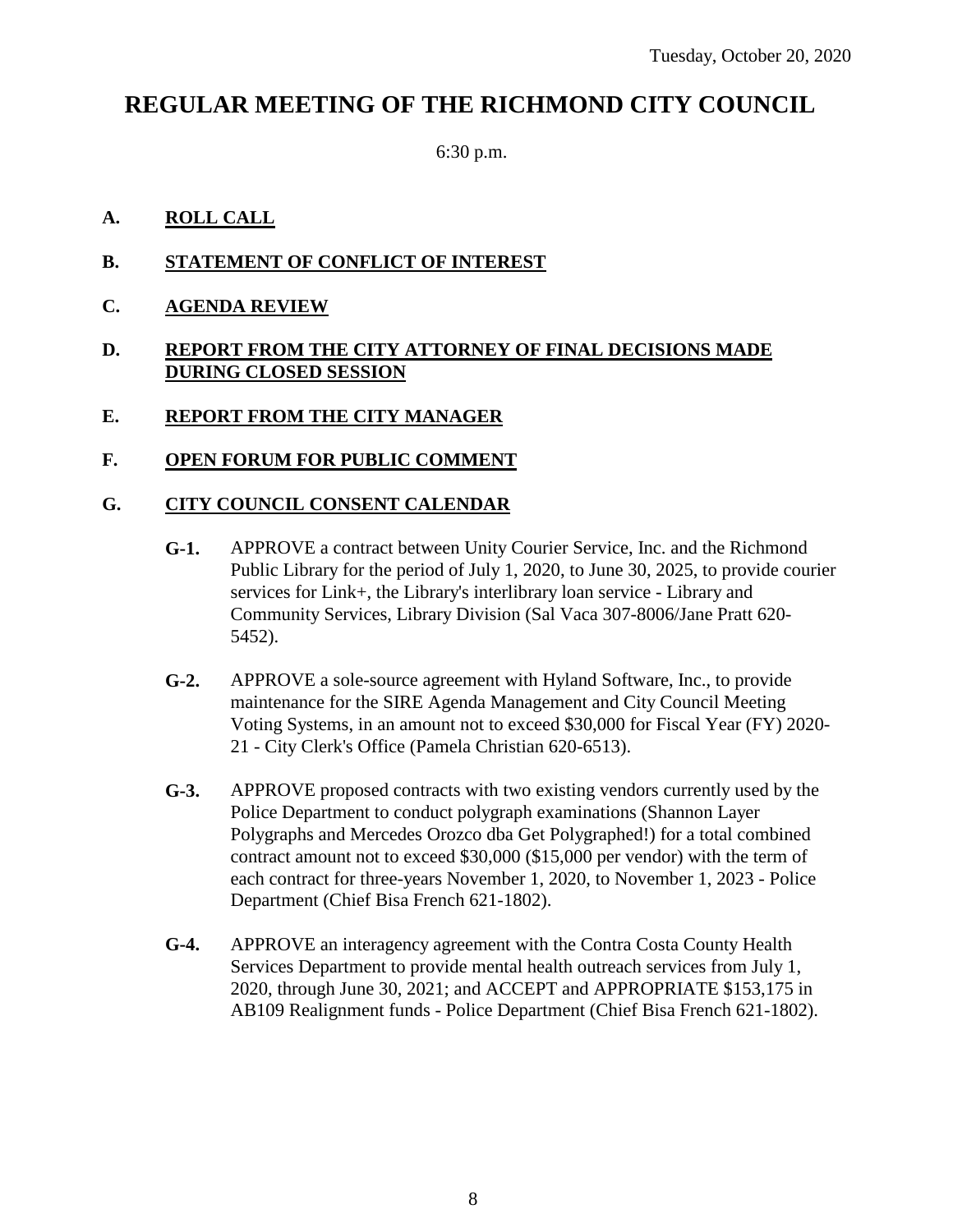- **G-5.** ADOPT a resolution to ACCEPT and APPROPRIATE \$15,000 in funding from the United States Department of Homeland Security; and APPROVE a contract with Cellbrite for a cellular phone analyzing tool in the amount of \$15,000 and for the software annual licensing fee of \$4,700 for the duration of the contract (November 1, 2020, to November 1, 2024) in an amount not to exceed \$23,500 - Police Department (Chief Bisa French 621-1802).
- **G-6.** APPROVE a purchase from LC ACTION POLICE SUPPLY for tactical safety helmets, upper body protection, and batons for the Police Department's patrol and investigative units in an amount not to exceed \$38,832.91 - Police Department (Police Chief Bisa French 621-1802).
- **G-7.** APPROVE a sole-source agreement with the Contra Costa County District Attorney's Office for the continued and dedicated services of a deputy district attorney who would be specifically assigned as Richmond's Community Based Prosecutor, in an amount not to exceed \$100,000 from July 1, 2020, through June 30, 2021 - Police Department (Chief Bisa French 621-1802).
- **G-8.** APPROVE the purchase of one "GrayKey" device and a three-year (November 1, 2020, to November 1, 2023) corresponding software license, in an amount not to exceed \$50,475, which will allow Richmond Police Department investigators to access cellular telephones for Human Trafficking and criminal evidence retrieval in a lawful, timely, and fiscal manner - Police Department (Chief Bisa French 621-1802).
- **G-9.** ACCEPT and APPROPRIATE CARES Act and FEMA Public Assistance grants related to City of Richmond's COVID-19 Emergency Response; APPROVE the draft CARES Act expenditure plan allocating \$1,356,676 million in funding to support City-related costs, including \$150,000 in support to Richmond residents impacted by COVID-19 through the Richmond Rapid Response Fund (R3F); AUTHORIZE the City Manager or her designee to enter into a contract with EdFund West for the management of the R3F allocation; and AUTHORIZE the City Manager to make adjustments to the CARES Act expenditure plan, as needed, per approved state guidelines. - City Manager's Office, Finance and Emergency Services (LaShonda White 620-6828; Belinda Brown/Markisha Guillory 620-5434; Genevieve Pastor-Cohen 620-5429).
- **G-10.** APPROVE an amendment to the standard contract with Steven Falk to serve as Acting City Manager of the City of Richmond maintaining the scope of work and term from October 7, 2020 to November 7, 2020, while increasing the contract payment limit to \$35,000 - City Manager's Office (LaShonda White 620-6512).
- **G-11.** ADOPT a resolution approving the Side Letter between the Richmond Police Officers' Association (RPOA) and the City of Richmond - Human Resources Department (Anil Comelo 620-6609).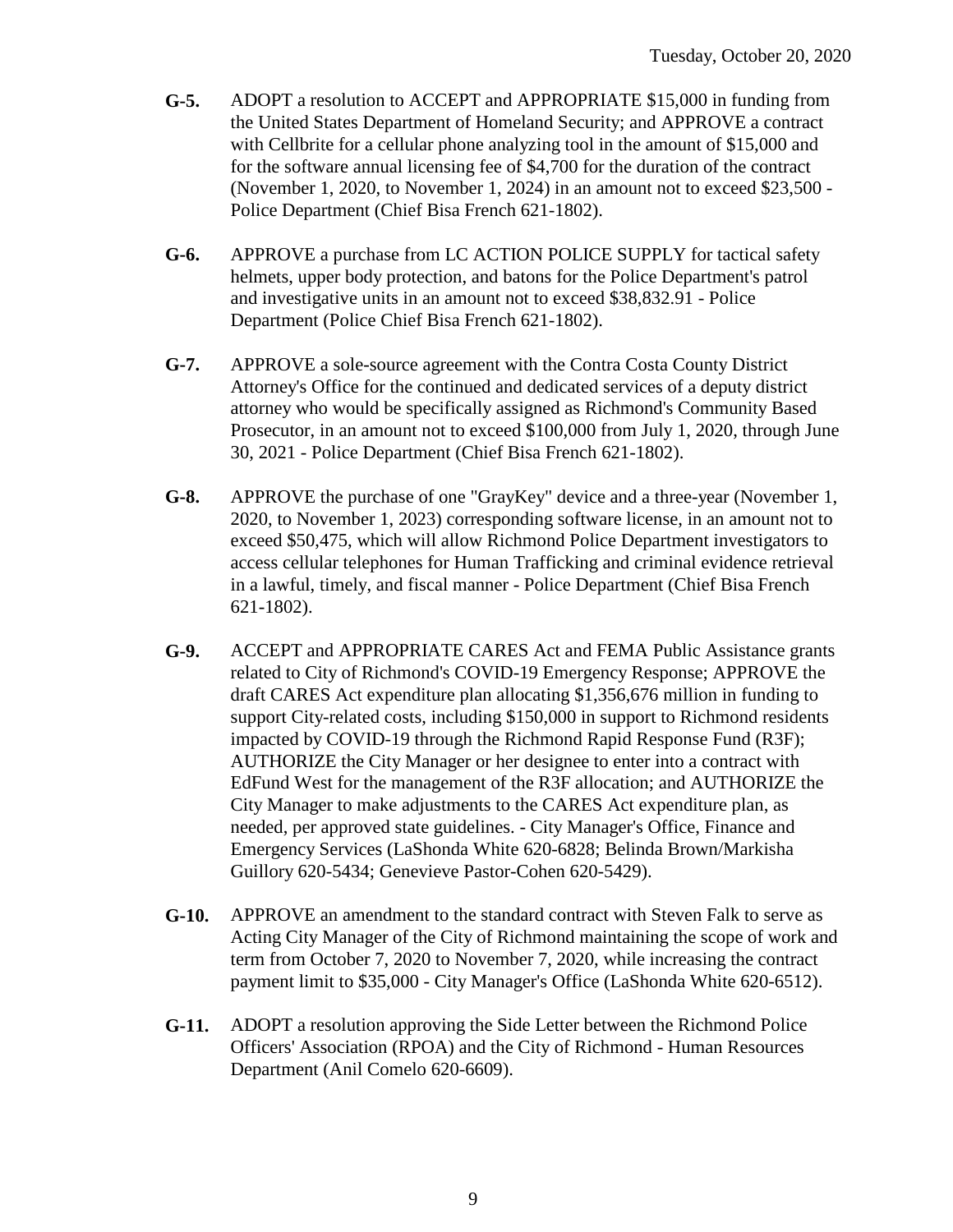- **G-12.** APPROVE a contract amendment No. 1, increasing the contract amount by \$40,000, for a total contract amount of \$50,000, with Silver & Wright, LLP, to prepare amendments to the Richmond Municipal Code to implement a comprehensive administrative enforcement and citation program, update the City's Rental Inspection ordinance to improve enforcement mechanism for compliance, update legal notices and documents, and conduct training for City staff for new procedures - Community Development Department (Lina Velasco, (510) 620-6706).
- **G-13.** APPROVE a grant-funded contract with Stantec Consulting Services to assist the Community Development Department with closeout reports associated with the City's Fiscal Year 2016 United States Environmental Protection Agency (EPA) Brownfields Assessment Grant and assistance in preparing the City's Fiscal Year 2021 EPA Brownfields Assessment Grant application for a total contract amount not to exceed \$71,986, with a term ending June 30, 2021- Community Development Department (Lina Velasco 620-6706).
- **G-14.** INTRODUCE an ordinance (first reading) adding Chapter 1.14 of the RMC regarding Cost Recovery, and amending Chapters 1.04, 2.62, 2.63, 6.40, 9.04, 9.22, 9.40, 9.42, 9.50, and 11.76, to create and implement a comprehensive fine and cost recovery program for all nuisance abatement actions - Community Development Department (Lina Velasco 620-6706).
- **G-15.** APPROVE a three-year contract with Elevator Industries, Inc. for the service and repairs of all City-owned elevators in an amount not to exceed \$225,000 with an option to extend two years at \$75,000 per year - Public Works Department (Yader A. Bermudez 774-6300).
- **G-16.** ADOPT a resolution to ACCEPT and APPROPRIATE \$1,903,395 in federal funds from the California Department of Transportation for the City's Bridge Preventive Maintenance Program - Public Works Department (Yader A Bermudez 774-6300/Tawfic Halaby 621-1612).
- **G-17.** ADOPT a resolution awarding a sole-source professional services contract to Nichols Consulting Engineers, Chtd, in an amount not to exceed \$744,728, for the design of the 13th Street Complete Streets Project - Public Works Department (Yader A. Bermudez 774-6300/Tawfic Halaby 621-1612).
- **G-18.** ADOPT a resolution to AUTHORIZE a contract with Willdan Financial Service Services for the mailing of the Public Outreach Information regarding the Sewer Rate Increase in the amount of \$13,070 for a total contract amount not to exceed \$41,450.00 - Public Works Department (Yader A. Bermudez 774-6300/Mary Phelps 621-1269).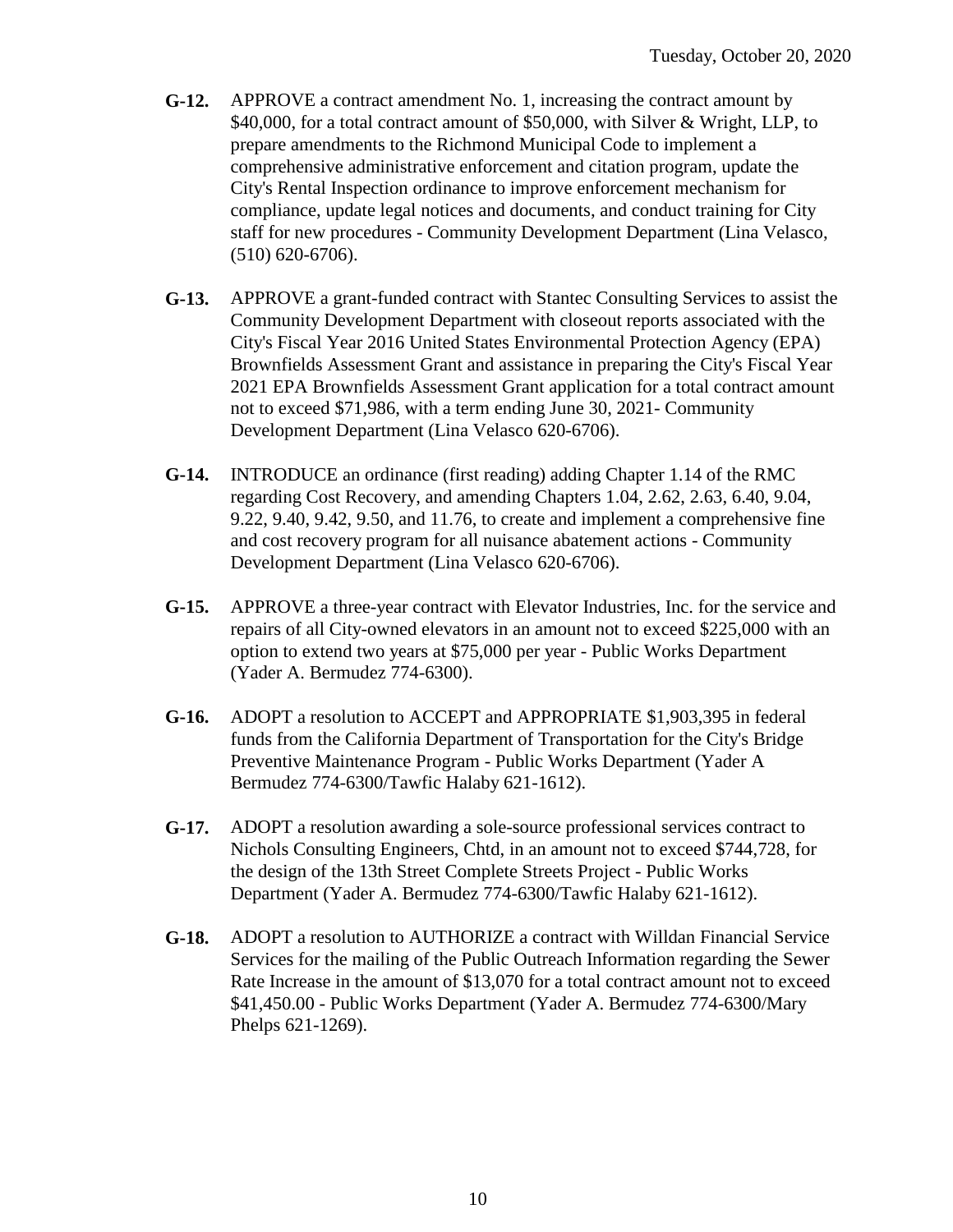- **G-19.** APPROVE contract amendment number three in the amount of \$250,000 with Gordon & Rees, LLP for a total contract amount not to exceed \$775,000 for the evaluation, audit and legal review of the City's Wastewater Operations (as contracted by Veolia Water North America) - Public Works Department (Yader Bermudez 774-6300)
- **G-20.** APPROVE the purchase of two 2021 Ford Super Duty F350 XL trucks from National Auto Fleet Group in an aggregate amount not to exceed \$100,000 – Department of Public Works (Yader A. Bermudez 774-6300).
- **G-21.** ADOPT a resolution: (1) authorizing the application for grant-funds from the California Department of Housing and Community Development's (HCD) CalHome Program in an amount not to exceed \$5,000,000 to provide rehabilitation loans to low income households for Accessory Dwelling Unit (ADU) conversions, and (2) authorizing the city manager or their designee to execute related documents to accept the grant and expend grant-funds as approved by Housing and Community Development - Community Development Department (Lina Velasco 620-6706).
- **G-22.** ADOPT resolution authorizing staff to submit grant applications for any and all CalRecycle grants for which the City of Richmond is eligible - Public Works Department (Yader A. Bermudez 774-6300).

# **H. PUBLIC HEARINGS**

- **H-1.** INTRODUCE an ordinance (first reading) amending section 15.04.104.020, Definitions, section 15.04.201.020, Land Use Regulations, section 15.04.201.030.A, Accessory Building Height, section 15.04.201.050.B, Accessory Building Height, section 15.04.202.020, Land Use Regulations, section 15.04.607.040, Calculation of Parking Requirements, and section 15.04.610.030, Accessory Short-Term Rentals ("Home-Shares") and repealing section 15.04.610.020, Accessory Dwelling Units, and adopting section 15.04.610.020, Accessory Dwelling Units and Junior Accessory Dwelling Units of the Richmond Municipal Code Regarding Accessory Dwelling Units and Junior Accessory Dwelling Units - Community Development Department (Lina Velasco/ Emily Carroll 620-6706). **This item was continued from the September 8, September 15, and October 6 2020, meetings.**
- **H-2.** HOLD a public hearing to: (1) INTRODUCE an ordinance amending the Richmond Municipal Code in relation to the City's inclusionary housing program; and (2) ADOPT a resolution amending inclusionary housing in-lieu fees for residential developments and adopting non-residential linkage fees for non-residential developments - Community Development Department (Lina Velasco (510) 620-6706).